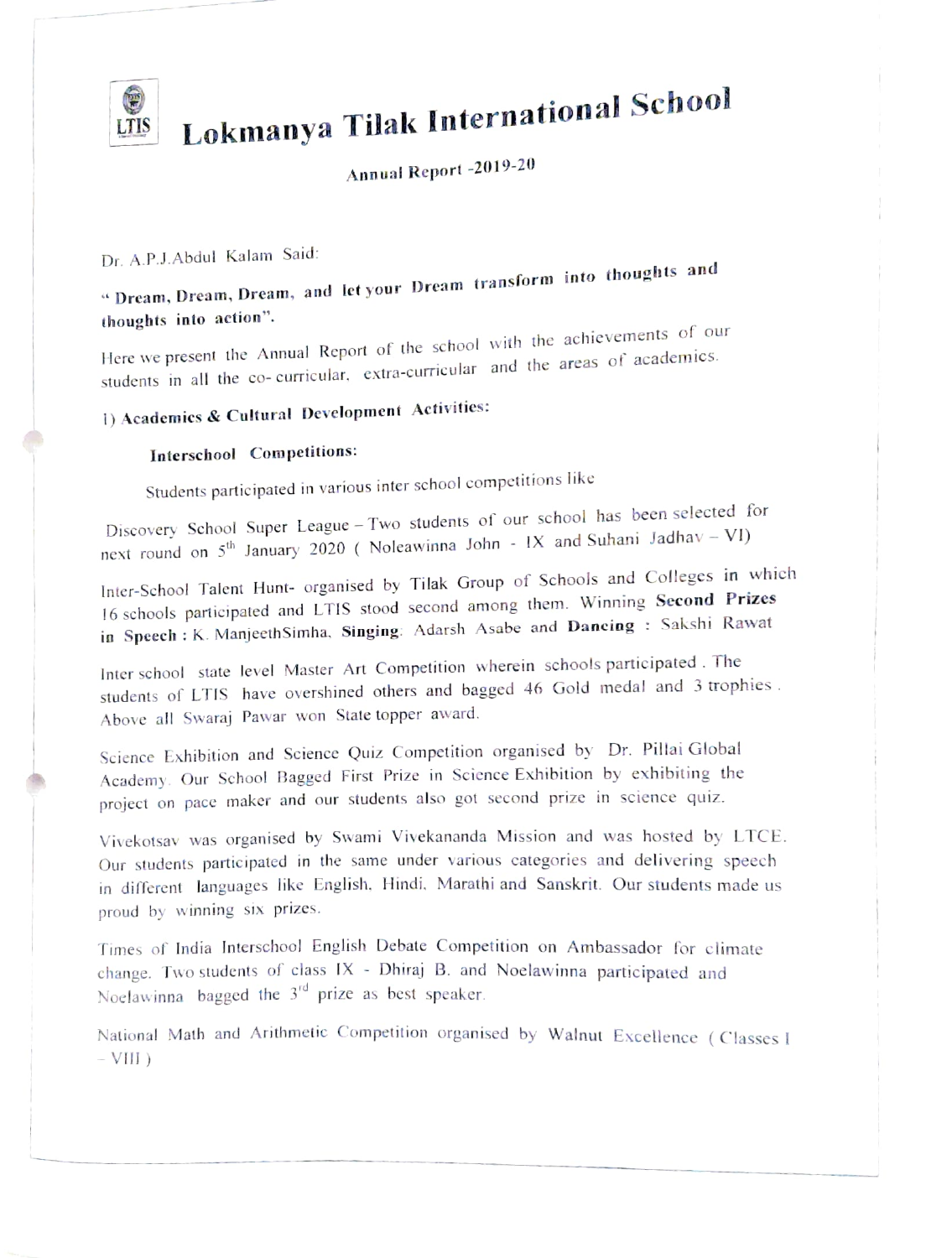Hindi Speech Competition at Arya Samaj Vashi

Students of class 1X participated in Heartfulness Essay Writing Event. organised by Shri Ram Chander Mission

Three of our students participated in IIMUN this year. (Indian International Model United Nations...)

## External Examinations:

We conduct various external examinations in our school which are organised by different Organisations.

Government exams like HomiBhabha . MAT, Ganitpravinya. NSEJS.

Spell bee : 2 Distinction. 2 Merit plus. 8 Merit

Olympiads: 16 gold medals. 13 silver medals and 11 bronze medals.

Unified Council.

## Math Relay Competition:

Mathematics is not about numbers, equations, computations or algorithms: It is about "UNDERSTANDING". The school organised the math relay competition for the fist time to help the students to think from a different perspec

## 2) Young Achievers of LTIS:

Now-a-days, education is not just confined to imparting knowledge to the students.<br>However, it is more about holistic development.

## Physical Development -- Sports:

Winning isn't everything but wanting to win is.' -- Vince Lombardi

Sports help in overall development of children. Our school students have participated<br>this year in many DSO events like Taekwondo, Badminton, Basketball, Skating, Table<br>tennis, Archery, Kabaddi, Boxing and Rifle shooting. for DSO division level championship. Taekwondo, Rifle shooting and Archery.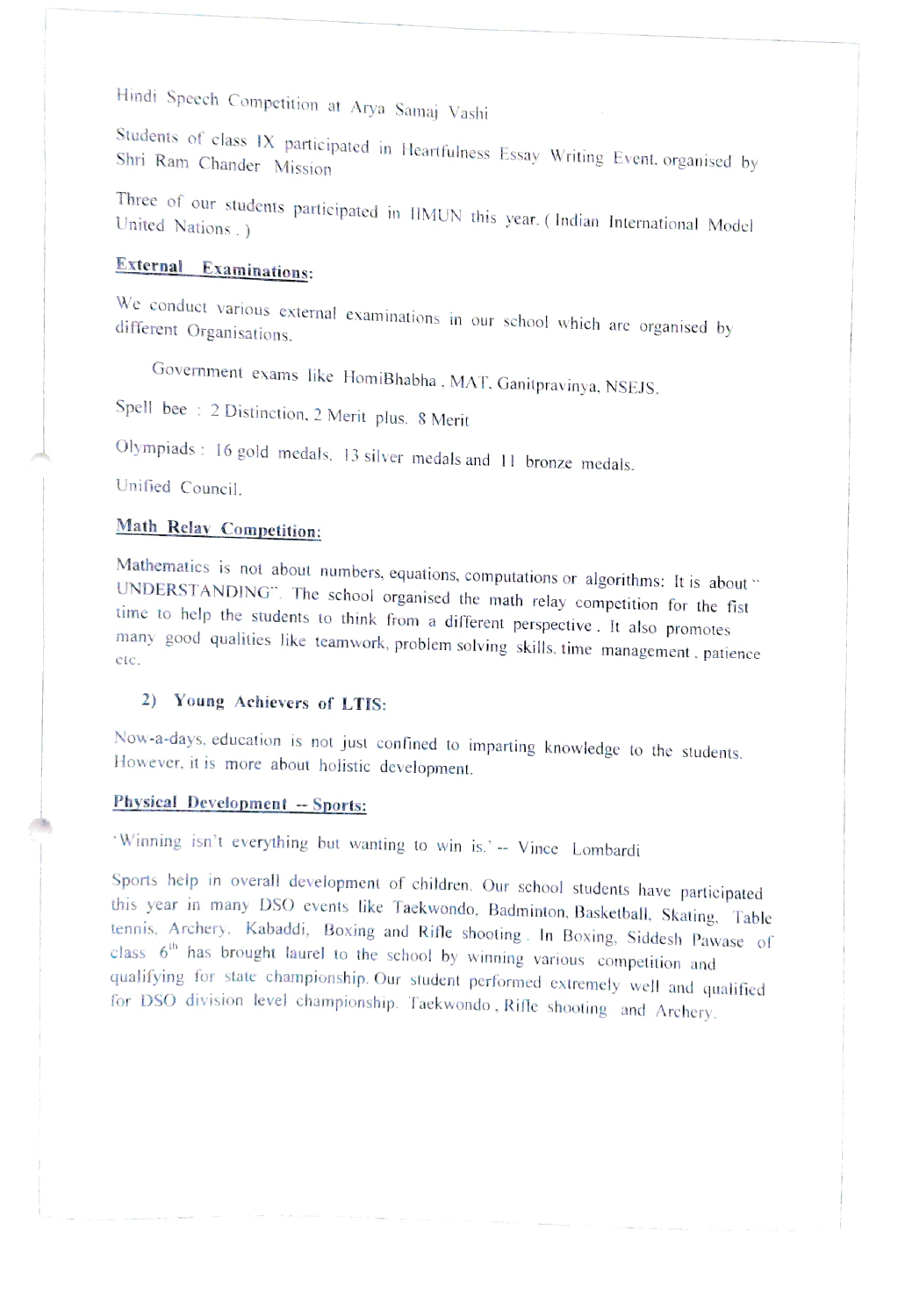## inter School Championship

## Tackwondo:

Aarya Gajra, Mithila M., Fariha Ansari secured first position for gold medal and<br>Sambodhi . Ritika and Astha has secured second position and few others secured the<br>third position. third position.

## Marathon:

Abhinav Maharana has made the school proud by winning vas junior marathors organised in Navi Mumbai and Thane division.

## Pro Kabaddi:

The word Kabaddi sets the spirit of every sport person students of LTIS participated in Pro- Kabaddi league it is the latest most popular sport which was the focus point of Pro- Kabaddi league or genius held on the event w

3) The Health check-up camp for Students of LTIS:<br>The Health check-up camp was held for all the students on  $12^{\text{th}}$ -13<sup>th</sup> December 2019.<br>The camp was conducted by Tej Vedanta Hospital doctors. The team included<br>Genera

Philanthropic Activities: As is LTIS we aim for creating humble citizens our children are always eager to help in the time of need.

#### Flood Relief

To spread the message of peace, unity and universal brotherhood our students and parents of LTIS supported whole heartedly for Kolhapur relief fund.

## Old age home:

Children of class VI-VII visited Vatsalya Orphanage and old age home class IX students visited old age home on occasion of Diwali . the festivai of lights to spread happiness and love in their lives.

#### 4) Workshop for Parents:

Orientation for parents - The School conducts orientation Program for the parents of LTIS Educare, class I parents and newly admitted students in other classes wherein they are introduced to the faculty, rules and regulati

for the parents on Teen Parenting. The workshop was conducted by the school Teen Parenting: Lokmanya Tilak International School had organized workshop